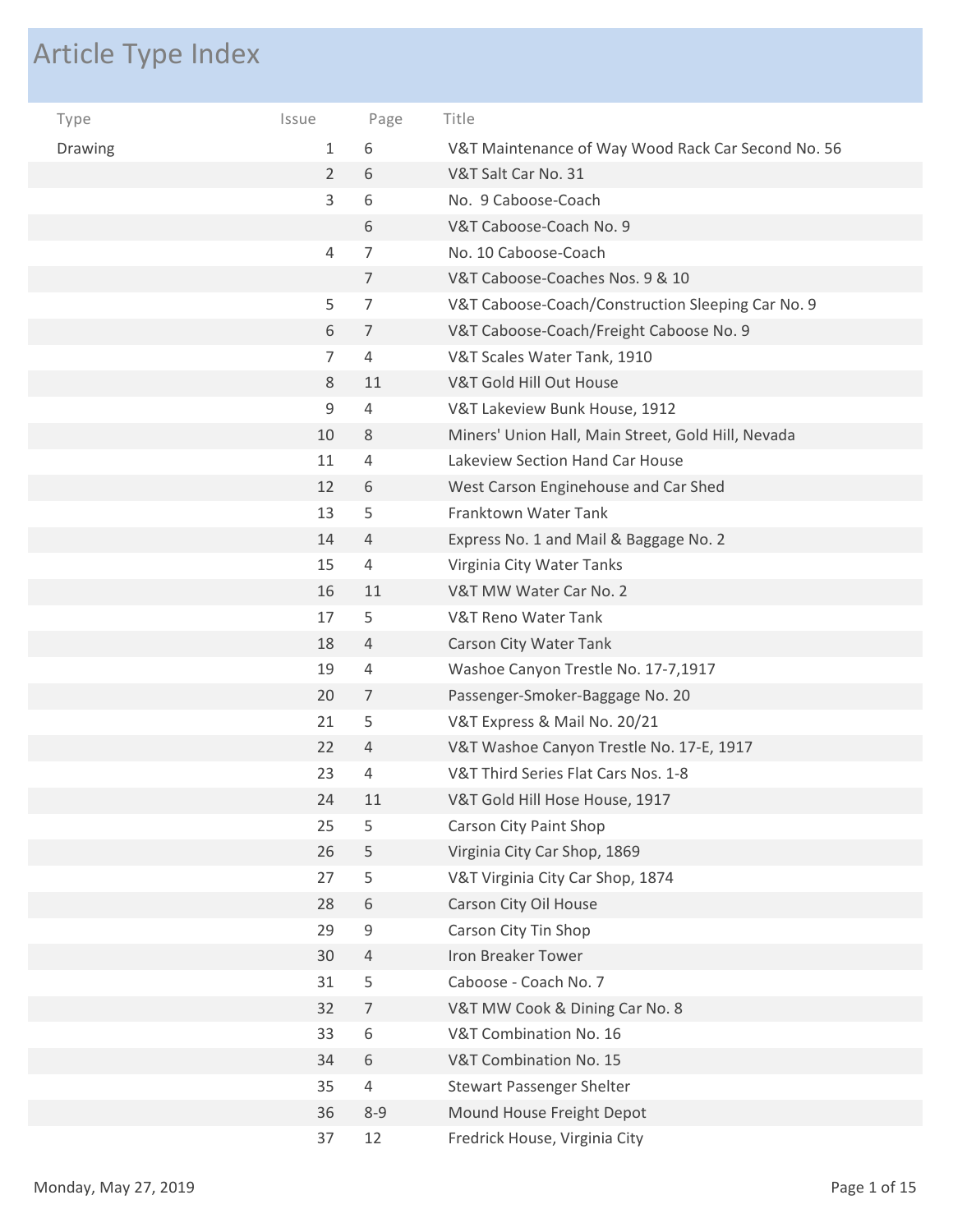| Type            | Issue | Page           | Title                                                       |
|-----------------|-------|----------------|-------------------------------------------------------------|
| Drawing         | 38    | $6 - 7$        | Minden Freight Depot                                        |
| End of the Line | 5     | 8              | Richard C. Datin, Jr., 1929-2011                            |
|                 | 9     | $\overline{2}$ | End of the Line - J. A. Zalac                               |
|                 | 10    | 2              | End of the Line - F. L. Slater, Jr.                         |
|                 | 11    | 2              | End of the Line - R. Engels                                 |
|                 | 14    | 2              | End of the Line - A. S. Harvey                              |
|                 |       | $\mathbf{2}$   | End of the Line - J. C. Dunn                                |
|                 |       | 2              | End of the Line - J. G. Poulton                             |
|                 | 15    | $\overline{2}$ | End of the Line - J. R. Ayres                               |
|                 |       | 2              | End of the Line - P. A. Larquier                            |
|                 | 18    | $\overline{2}$ | End of the Line - Ronald G. Steiner                         |
|                 | 21    | $\overline{2}$ | End of the Line - John R. Gibson                            |
|                 | 24    | $\overline{2}$ | End of the Line - Mrs. John R. (Margie) Gibson              |
|                 | 25    | $\overline{2}$ | End of the Line - Dr Steve Cram                             |
|                 |       | $\overline{2}$ | End of the Line - Olof C. Malmquist                         |
|                 | 26    | 2              | End of the Line - Karl R. Koening                           |
|                 |       | $\overline{2}$ | End of the Line - Russell Tanner                            |
|                 | 30    | 12             | End of the Line: Arthur L. Lloyd                            |
|                 |       | 12             | End of the Line: Douglas C. Richter                         |
|                 |       | 12             | End of the Line: Phillips C. Kauke                          |
|                 | 31    | $\overline{2}$ | End of the Line - Douglas B. Morgan                         |
|                 | 32    | $\overline{2}$ | End of the Line - John J. Muzio Jr.                         |
|                 | 33    | 2              | End of the Line: Diana Kathleen Draper (Mrs. Clark Nary)    |
|                 |       | 2              | End of the Line: Janes Bradford Vail III                    |
|                 | 34    | 2              | End of the Line: Burton Y. Anderson                         |
|                 |       | 2              | End of the Line: John R. Snell                              |
|                 |       | $\overline{2}$ | End of the Line: Klaus A. Brandt                            |
|                 |       | 2              | End of the Line: Marguerite Coony "Margie" Datin            |
|                 | 36    | $\overline{2}$ | End of the Line: Howland Foster                             |
|                 | 37    | $\overline{2}$ | End of the Line: Phillip Irving Earl                        |
|                 | 38    | 1, 16          | Visionary Robert C. Gray Dies at 97: He made the V&T Happen |
|                 |       | $\overline{2}$ | End of the Line - Calvin Charles Tinkham                    |
|                 |       | 2              | End of the Line - Robert Dean Wood                          |
| Feature         | 1     | 1              | Welcome!                                                    |
|                 |       | $1 - 2$        | Shays                                                       |
|                 |       | $1 - 2$        | Shays on the V&T? You bet!                                  |
|                 |       | $\overline{2}$ | Is it V&T Railroad or V&T Railway?                          |
|                 |       | $3 - 4$        | Carson & Tahoe Lumber & Fluming Co.                         |
|                 |       | 5              | Inside the V&T Kimball Coaches                              |
|                 |       | 5              | No. 3 Coach                                                 |
|                 |       | 5              | No. 4 Coach                                                 |
|                 |       | 6              | V&T Maintenance of Way Wood Rack Car Second No. 56          |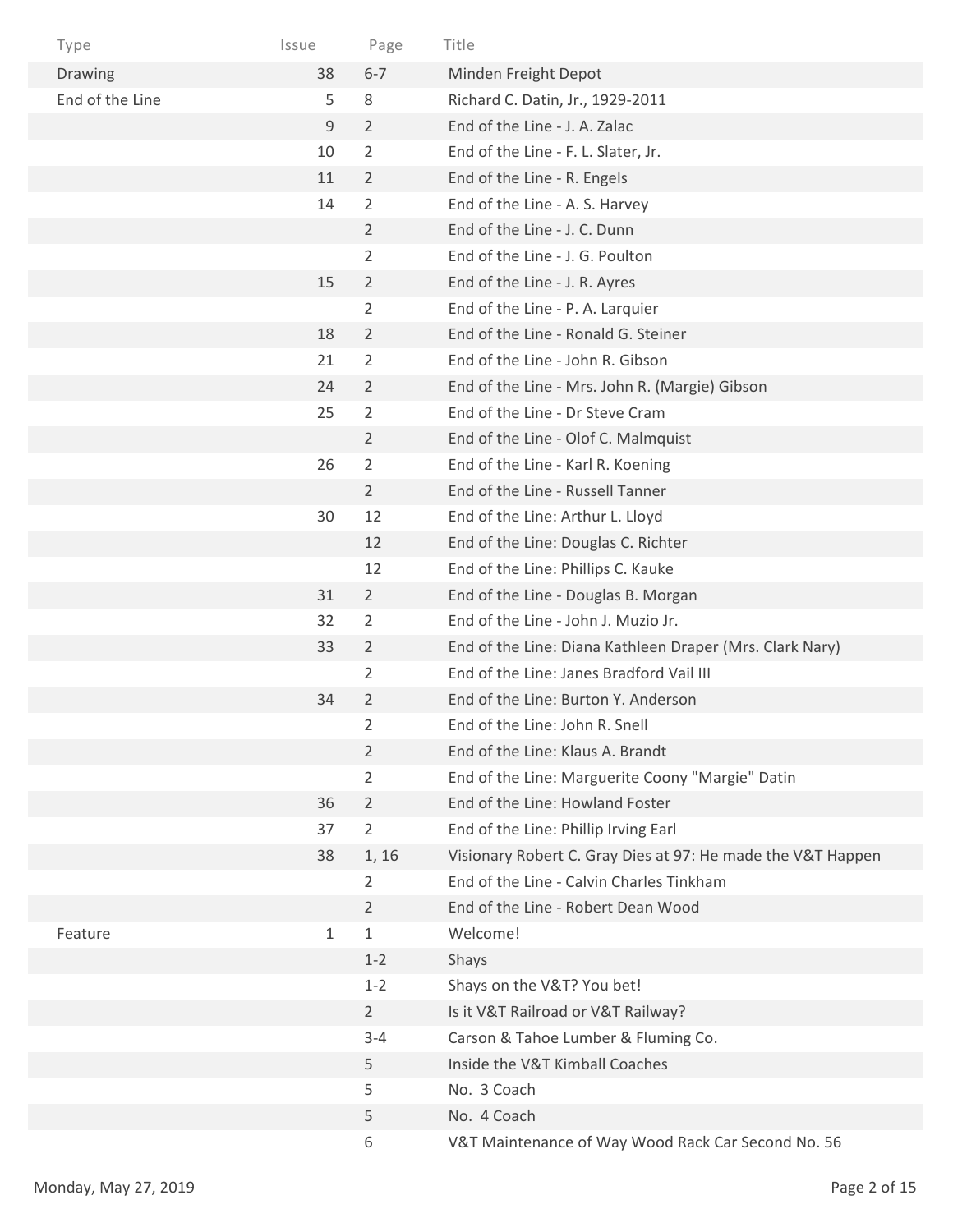| Type    | Issue          | Page           | Title                                                          |
|---------|----------------|----------------|----------------------------------------------------------------|
| Feature | $\overline{2}$ | $1\,$          | More on Shays on the V&T                                       |
|         |                | $\mathbf{1}$   | Restored V&T McKeen Car Makes Its Debut!                       |
|         |                | $\mathbf 1$    | Shays                                                          |
|         |                | 1              | Some Useful V&T Websites                                       |
|         |                | 5              | Preliminary Work Underway to Re-Open the "E" Street Tunnel     |
|         |                | 6              | V&T Salt Car No. 31                                            |
|         | $\mathsf{3}$   | $1\,$          | Another Shay on the V&T                                        |
|         |                | 6              | V&T Caboose-Coach No. 9                                        |
|         | $\overline{4}$ | $\mathbf{1}$   | 2010 Season Concludes                                          |
|         |                | 1              | Snowfighting on the V&T                                        |
|         |                | $1 - 2$        | Merrimac Mill                                                  |
|         |                | $1 - 2$        | V&T Wooden Side-Dump Ore Cars: Where They Ran                  |
|         |                | $\overline{2}$ | First V&T History Conference - A Resounding Success!           |
|         |                | 4              | Winter Passenger Train Cars                                    |
|         |                | 7              | V&T Caboose-Coaches Nos. 9 & 10                                |
|         | 5              | $\mathbf{1}$   | 70 Years Ago on the V&T                                        |
|         |                | $\mathbf{1}$   | V&T's new "E" Street Tunnel                                    |
|         |                | 5              | Decorated V&T Locomotives                                      |
|         |                | 8              | V&T Self-Promotion: Too Little Too Late                        |
|         | 6              | $\mathbf{1}$   | 60 Years Ago V&T 2-8-0 Second No. 5                            |
|         |                | $\mathbf{1}$   | <b>V&amp;TRRHS Website</b>                                     |
|         |                | 5              | Researching Closer: Debunking Some Myths                       |
|         |                | 6              | V&T Caboose-Coach/Freight Caboose No. 9                        |
|         |                | 8              | V&T Lyon Replica Over 80% Done!                                |
|         | $\overline{7}$ | $\mathbf{1}$   | New Exhibits at the Nevada State Railroad Museum!              |
|         |                | 1              | Rebuilding Tunnel No. 6                                        |
|         |                | $\overline{2}$ | Seminar, Symposium or Conference? Which is it?                 |
|         |                | 6              | Carson Box Factory                                             |
|         |                | 8              | And Most of Them Wore Hats                                     |
|         | $\,8\,$        | $\mathbf{1}$   | "E" Street Tunnel                                              |
|         |                | $\overline{4}$ | Winter on the V&T, and Snow Everywhere                         |
|         |                | 9              | V&T at the Movies: McLintock!                                  |
|         | $9\,$          | $\mathbf{1}$   | Lucius Beebe Sets the Style: Welcome Aboard!                   |
|         |                | 5              | Yerington Smelter: A Total Bust                                |
|         |                | 8              | The Gold Coast on the V&T                                      |
|         | 10             | $\mathbf 1$    | Fire in the Canyon                                             |
|         |                | 1              | Nevada State Railroad Museum News                              |
|         |                | $5-6$          | Pacific Wood, Lumber & Flume Company, Huffakers, Mile Post 6.6 |
|         |                | $7 - 8$        | Miners' Union Hall, Gold Hill, Nevada                          |
|         | 11             | 1              | 2012 Memorial Day Weekend Snow                                 |
|         |                | $\mathbf 1$    | Station Safe Returns to Gold Hill Depot                        |
|         |                | $\mathbf 1$    | V&T No. 20 in Southern California                              |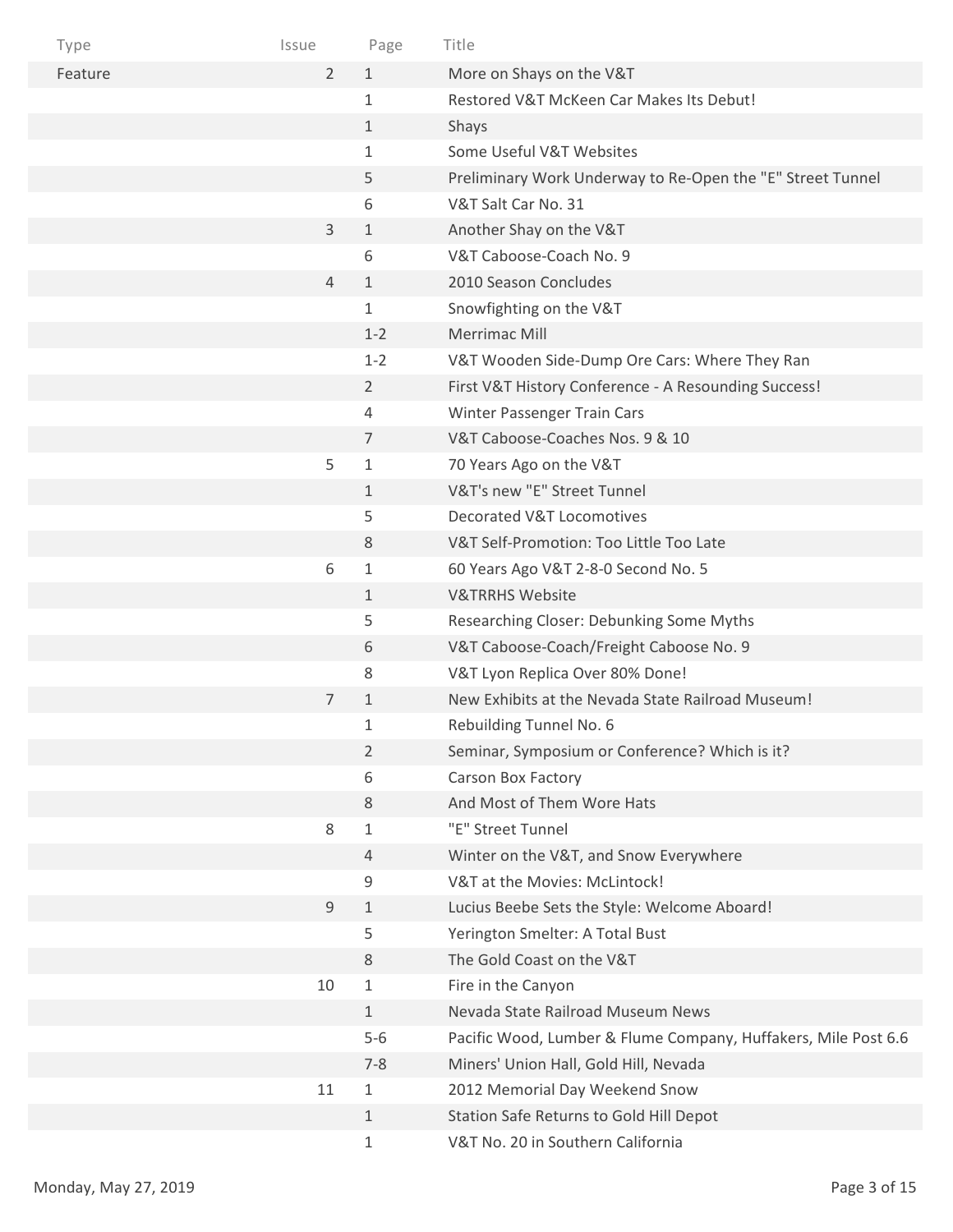| Type    | Issue | Page         | Title                                                           |
|---------|-------|--------------|-----------------------------------------------------------------|
| Feature | 11    | 5            | V&T Poling Pockets: How, Why, When and Where                    |
|         |       | $6 - 7$      | Early Officials of the V&T: Who Are These Men?                  |
|         | 12    | $\mathbf{1}$ | Marginal Progress on V&T Extension                              |
|         |       | 10           | V&T at the Movies: The Wild Wild West                           |
|         |       | 11           | <b>Crown Point Trestle</b>                                      |
|         |       | 11           | V&T Trestles Today: Washoe Canyon After the Fire                |
|         |       | $4 - 6$      | V&T West Carson Enginehouse and Car Shed                        |
|         | 13    | 1            | BLM Recommends Razing Comstock Merger Mill on American Flat!    |
|         |       | $\mathbf{1}$ | New Highway Art in Carson City                                  |
|         |       | 2            | 38th Season for Queen of the Short Lines                        |
|         |       | $6 - 7$      | V&T Long Siding, Mile Post 1.0                                  |
|         | 14    | 1            | Death to United Comstock Merger Mill on America Flat            |
|         |       | 5            | <b>Question and Answers: Stack Talk</b>                         |
|         |       | 6            | V&T Annual Reports - Part 1                                     |
|         |       | 8            | Genoa Stretches Her Legs                                        |
|         |       | 8            | Hungery?                                                        |
|         | 15    | $\mathbf{1}$ | V&TRR Acquires Original 1870 Virginia City Passenger Depot      |
|         |       | 5            | V&T Third Series Flat Cars Nos. 1-8                             |
|         |       | 6            | V&T Annual Reports - Part 2                                     |
|         | 16    | 1            | 107 Year Old V&T Industry to be Redeveloped in Minden           |
|         |       | 12           | What's in a Name: Even the V&T Got Confused!                    |
|         |       | 4            | Pages from the Past: Eureka Mill Railroad                       |
|         |       | $9 - 11$     | V&T Maintenance of Way Water Car No. 2                          |
|         | 17    | 1            | Storey County Budget Includes V&T Projects                      |
|         |       | 6            | A Conversation with Mrs. Samuel C. Bigelow                      |
|         |       | 8            | <b>Houses of Mound House</b>                                    |
|         | 18    | $\mathbf{1}$ | C&TL&F Glenbrook nears Completion in Carson City                |
|         |       | 1            | Overman Track Rebuilt                                           |
|         |       | 5            | V&T's Portable Steam Engines                                    |
|         |       | 6            | Pages from the Past: Silver City Trestlework                    |
|         |       | 8            | Current Day Post Card Hunting, The Ophir Ore Dump               |
|         | 19    | 5            | V&T Conductor Judson J. "Jerry" Bray, 1889                      |
|         |       | 6            | Late for School on the Morning Mound House-Carson City Train    |
|         |       | 7            | Pages from the Past: The Carson City Turntable                  |
|         | 20    | $\mathbf{1}$ | 1876 Lightning Express Poster: Three Different Versoins!        |
|         |       | $8 - 10$     | V&T General Purchasing & Supply Agents                          |
|         | 21    | $\mathbf{1}$ | V&T's Elusive Reno to Carson City Track Profile Circa 1875, The |
|         |       | 10           | Day They Changed All the Trains, The                            |
|         |       | 11           | <b>Buying the Territorial Enterprise</b>                        |
|         |       | $6 - 9$      | Mexican Mill, Carson River, Mile Post 34                        |
|         | 22    | 10           | Pages from the Past: 140 Years Ago in Virginia City             |
|         |       | 11           | Up, Up, and Away: Elevating Locomotives                         |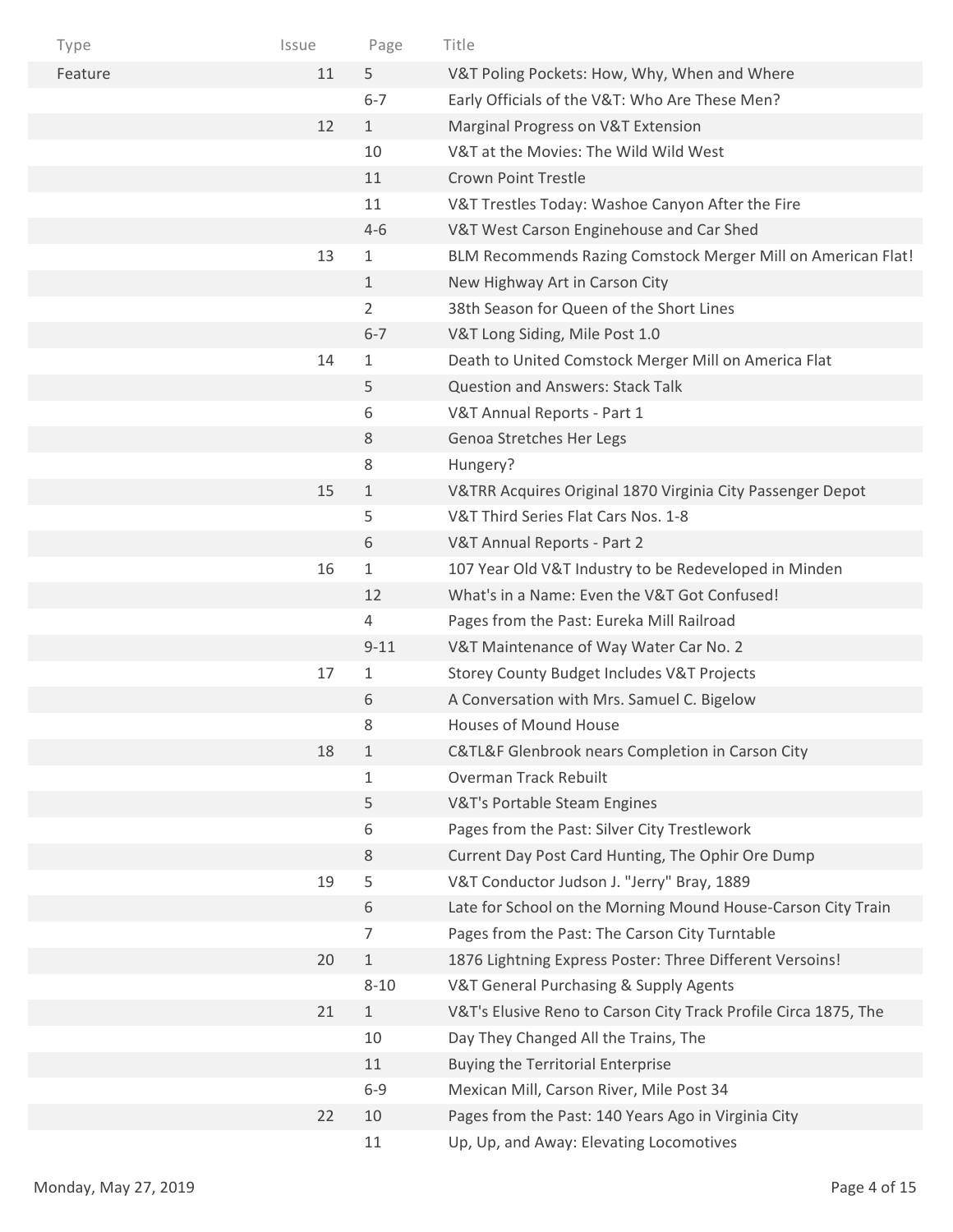| Type    | Issue | Page         | Title                                                            |
|---------|-------|--------------|------------------------------------------------------------------|
| Feature | 22    | 12           | V&T at the Movies: The Cheyenne Social Club                      |
|         |       | $1 - 2$      | 1875 C&TL&F Glenbrook Steams Back to Life, The                   |
|         |       | $5 - 8$      | Morgan Mill, Carson River, Mile Post 34.7                        |
|         | 23    | $\mathbf{1}$ | V&T's 20-Year Mid-Day Layover at Minden: 1928-1950               |
|         |       | 10           | V&T Signs and Signage                                            |
|         |       | $1 - 2$      | NSRM Restoring Flat Car Built by V&T                             |
|         |       | $5 - 8$      | Brunswick Mill, Carson River, Mile Post 35.9                     |
|         | 24    | 1            | American Flat Mill Website                                       |
|         |       | $\mathbf{1}$ | Train Time at the Carson Passenger Depot                         |
|         |       | 1            | Your Society Dues at Work                                        |
|         |       | 11           | V&T Gold Hill Hose House, 1917                                   |
|         |       | $7 - 10$     | Merrimac Mill, Carson River, Mile Post 36.6                      |
|         | 25    | $\mathbf{1}$ | Gibson Collection of V&T Models Donated to NSRM in Carson City   |
|         |       | 6            | Painting V&T Passenger Cars                                      |
|         |       | $7 - 10$     | Vivian Mill, Carson River, Mile Post 38.0                        |
|         | 26    | $\mathbf{1}$ | One More Right-of-Way Encroachment                               |
|         |       | 12           | V&T Box Cars: There's One More Car!                              |
|         |       | $7 - 10$     | Santiago Mill, Mile Post 38.4                                    |
|         | 27    | 1 & 12       | Only One Chance to See Coach No. 19                              |
|         |       | 12           | My Interest In the V&T: How It All Got Started                   |
|         |       | $7 - 8$      | V&T Annual Passes: A Free Ticket Over the Road                   |
|         |       | $9 - 10$     | The Carson River Mills: What Have We Learned So Far?             |
|         | 28    | $\mathbf{1}$ | 100 Years Ago: The Incredible Winter of 1916                     |
|         |       | 1            | From the Archives of the NWP Hstorical Society                   |
|         |       | 10           | V&T Passes: Part 2                                               |
|         |       | 11-14        | Eureka Mill, Carson River, Mile Post 39.1                        |
|         |       | 16           | Fire Burns through Historic Franktown                            |
|         |       | 4            | Stabilization of V&T Coach No. 17                                |
|         |       | 7            | No. 9 I. E. Jones - on NWP                                       |
|         | 29    | 1            | NSRM Continues Work on Stabilizing the V&T's Oldest Car          |
|         |       | $\mathbf 1$  | <b>V&amp;TRR Acquires New Diesel Locomotive</b>                  |
|         |       | $11 - 14$    | Eureka Mill, Carson River, Mile Post 39.1                        |
|         |       | 16           | Work In Progress at NSRM in Carson City                          |
|         |       | $3 - 5$      | Buying the V&T Locomotives Wm. Sharon and W. C. Ralston          |
|         |       | 6            | Mound House Windmill, The                                        |
|         | 30    | 1            | Fifty-five Years Ago, Hollywood's V&T Equipment Was Still in Use |
|         |       | 12           | Water Both Cleaned and Cooled                                    |
|         |       | $5-6$        | Car Handling on the V&T - 1873                                   |
|         |       | $7 - 10$     | Union Consolidated Mine, Virginia City                           |
|         | 31    | 1            | Sandstone "Repurposed" from V&T Carson City Enginehouse          |
|         |       | 1            | <b>V&amp;T Commission</b>                                        |
|         |       | 7            | Scales at Scales: A Minor V&T Mystery, The                       |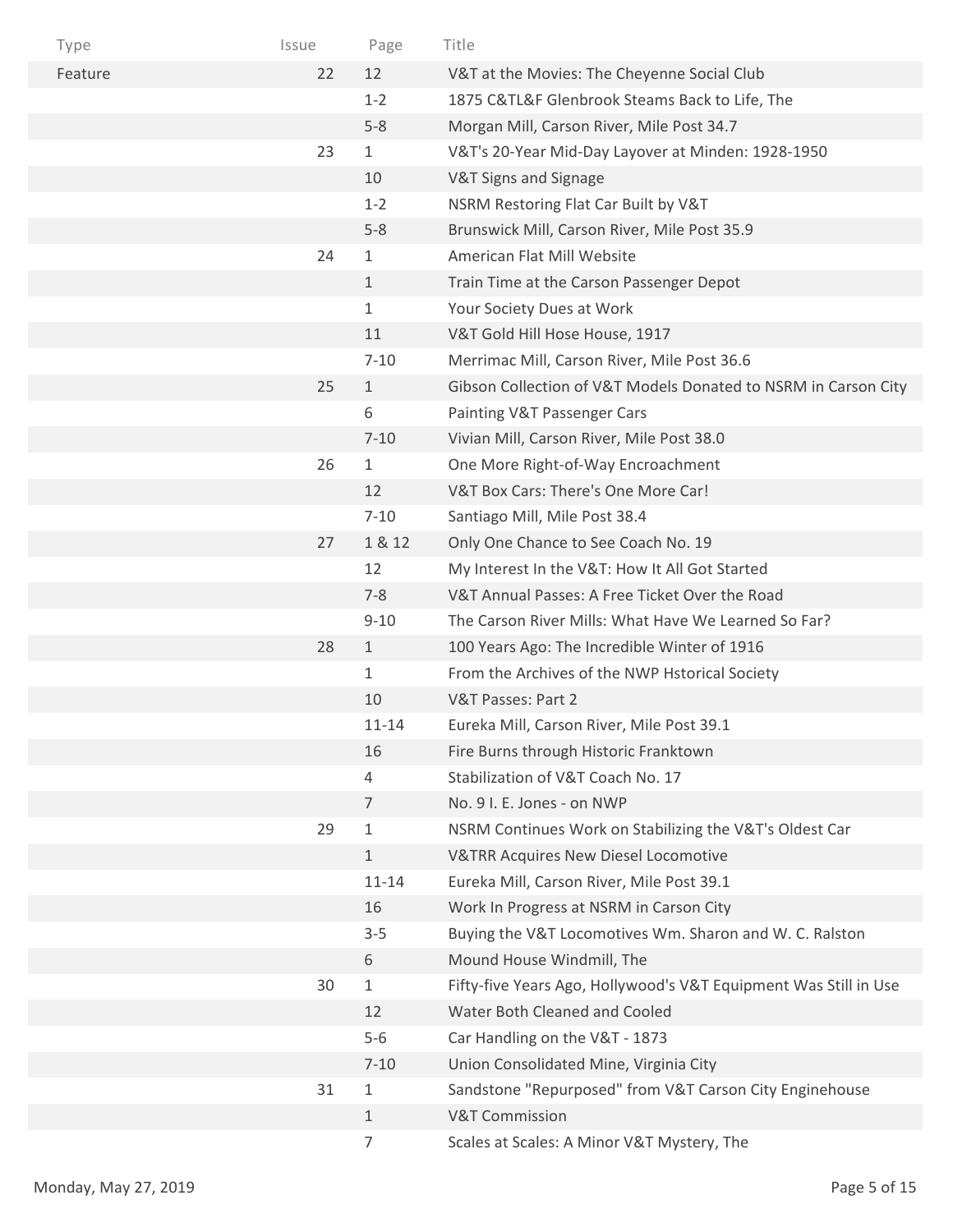| Type    | Issue | Page         | Title                                                                                   |
|---------|-------|--------------|-----------------------------------------------------------------------------------------|
| Feature | 31    | $7 - 8$      | Scales at Scales: A Minor V&T Mystery, The                                              |
|         |       | $9 - 12$     | Fight of the Century: the 1897 Corbett-Fitzsimmons Fight                                |
|         | 32    | $\mathbf{1}$ | Story County Buys Piper'sWeighs Eminent Domain on Freight<br>Depot                      |
|         |       | $13 - 14$    | Historic Piper's Opera House                                                            |
|         |       | 15           | U.S. Post Offices Located Along the V&T                                                 |
|         |       | 15           | Wells Fargo & Company Express Offices Along the V&T                                     |
|         |       | 16           | V&T Deltiology: Collecting and Studying V&T Postcards                                   |
|         |       | $3 - 4$      | 2017 History Conference                                                                 |
|         |       | $3 - 4$      | Sold Out 8th Annual V&T History Conference!                                             |
|         |       | 8            | Pages from the Past, from the Virginia Evening Chronicle                                |
|         |       | $9 - 11$     | W. R. Chamberlain's Reno Depot Hotels Part 1: 1868-1879                                 |
|         | 33    | $\mathbf{1}$ | Virginia & Truckee Railroad: 150 Years Old and Still Steaming!                          |
|         |       | 10           | Women of the V&T, The                                                                   |
|         |       | $11 - 13$    | Virginia-Truckee Transit Company: Buses to the Rescue                                   |
|         |       | 14           | More About Car Handling on the V&T                                                      |
|         |       | $7 - 9$      | W. R. Chamberlain's Reno Depot Hotels                                                   |
|         | 34    | 1 & 12       | V&T Locomotives Dayton and No. 27 Change Places                                         |
|         |       | $7 - 8$      | V&T and Western Union Telegraph, The                                                    |
|         |       | $9\,$        | Sierra Nevada Wood & Lumber Locomotives                                                 |
|         | 35    | $\mathbf{1}$ | Fanily Portrait at the Nevada State Railroad Museum                                     |
|         |       | $\mathbf{1}$ | V&T J. W. Bowker Stamp                                                                  |
|         |       | 10           | Frank L. Currier V&T Presentation Lantern                                               |
|         |       | 11           | Cerro Gordo in the News                                                                 |
|         |       | 13-16        | Depots of Mound House, The                                                              |
|         |       | 16           | New NSRM Exhibit of the Gibson-Richardson V&T Models                                    |
|         |       | $5-6$        | Lawyers And Legal Issues for the V&T: Significant Legal Issues from<br>the Comstock Era |
|         |       | 6            | Changing the Guard: Railroad to Railway                                                 |
|         |       | $7 - 8$      | Picnics: The Pause that Refreashes                                                      |
|         | 36    | $11 - 12$    | Gold Hill's Central School, 1875-1940                                                   |
|         |       | $13 - 14$    | Alexander M. Ardery: 50 Year V&T Vetetan                                                |
|         |       | 16           | Annual Membership Renewals                                                              |
|         |       | 16           | Robert C. Gray: Longest Continuous Reader of Trains Magazine?                           |
|         |       | $5-6$        | Lawyers And Legal Issues for the V&T: The Importance of the Law<br>to the V&T           |
|         | 37    | 1,16         | Casting Call: Recreating Promontory? Call the V&T!                                      |
|         |       | 13           | Celebrating Reno's 150th                                                                |
|         |       | $14 - 15$    | V&T RPO Clerk William "Alex" Wilson                                                     |
|         |       | 15           | Pages from the Past                                                                     |
|         |       | $7 - 8$      | Lawyers And Legal Issues for the V&T: William M. Stewart                                |
|         |       | $9 - 11$     | Fredrick House, Virginia City                                                           |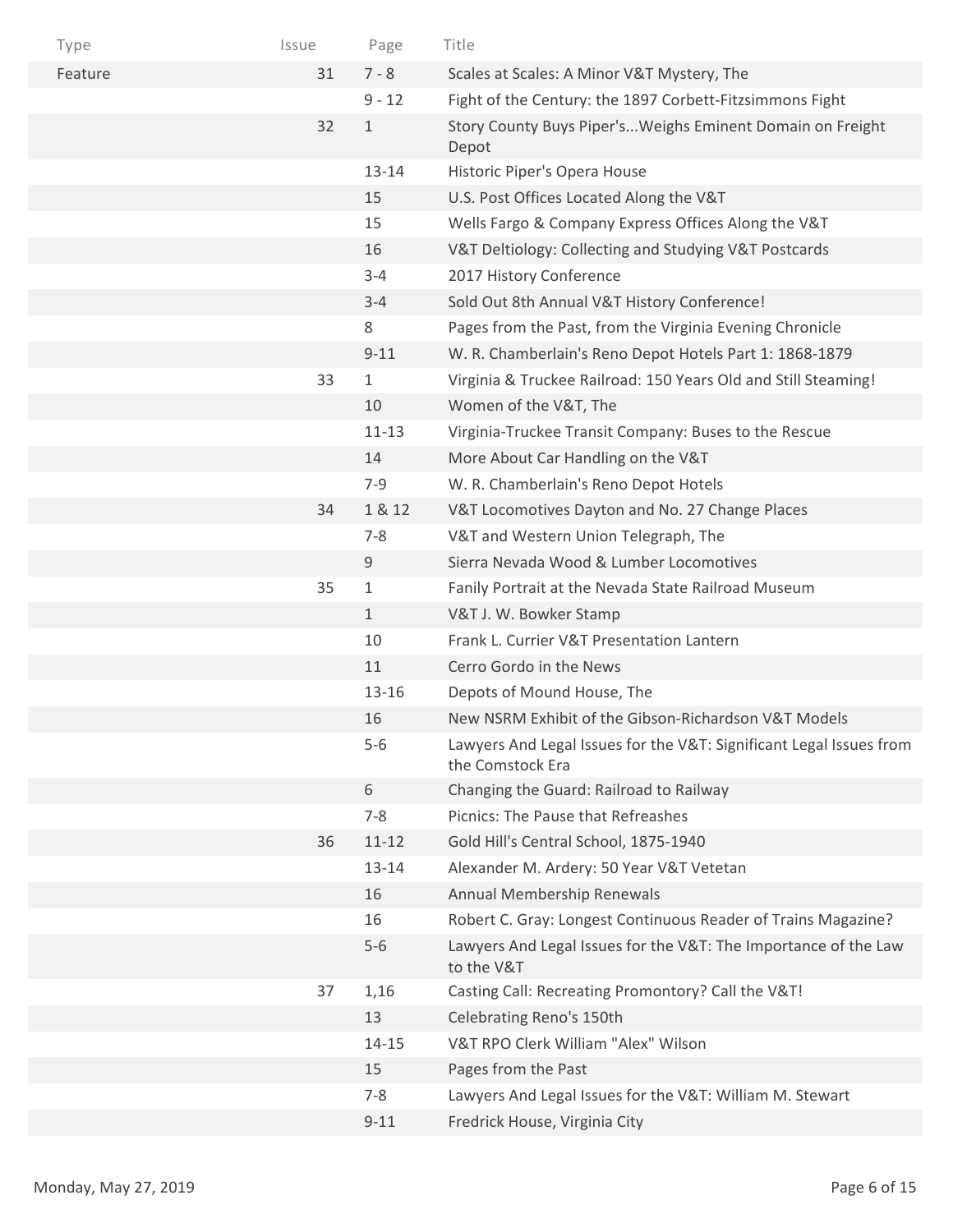| Type                     | Issue          | Page           | Title                                                       |
|--------------------------|----------------|----------------|-------------------------------------------------------------|
| Feature                  | 38             | 1, 16          | Visionary Robert C. Gray Dies at 97: He made the V&T Happen |
|                          |                | $8\,$          | Pages from the Past: 40 Years Ago Yerington Started         |
|                          |                | $9 - 10$       | Lawyers And Legal Issues for the V&T: Stephen J. Field      |
| <b>Information Sheet</b> | $\mathbf{1}$   | $3 - 4$        | I. S. No. 1: Carson City Valuation Office, 1874             |
|                          | $\overline{2}$ | $3 - 4$        | I. S. No. 2: Franktown Combination Depot                    |
|                          | 3              | $3 - 4$        | I. S. No. 3: Wreck on the Union Trestle, 1891               |
|                          | 4              | $5-6$          | I. S. No. 4: Virginia City Freight Depot, 1876              |
|                          | 5              | $3 - 4$        | I. S. No. 5: V&T Turntables - Part 1                        |
|                          | 6              | $3 - 4$        | I. S. No. 6: V&T Turntables - Part II                       |
|                          | $\overline{7}$ | $3 - 4$        | I. S. No. 7: V&T Scales Water Tank, 1910                    |
|                          | 8              | $5-8$          | I. S. No. 8: Ophir Mine, Virginia City                      |
|                          | 9              | $3 - 4$        | I. S. No. 9: V&T Lakeview Bunk House, 1912                  |
|                          | 10             | $3 - 4$        | I. S. No. 10: V&T Couplers, Keeping the Cars Together       |
|                          | 11             | 3              | I. S. No. 11: V&T Section Cars                              |
|                          | 12             | $7 - 9$        | I. S. No. 12: The Mail Moves by Rail                        |
|                          | 13             | $3 - 5$        | I. S. No. 13: Franktown Water Tank, 1901                    |
|                          | 14             | $3 - 4$        | I. S. No. 14: V&T Passenger Cars Nos. 1 and 2, circa 1935   |
|                          | 15             | $3 - 4$        | I. S. No. 15: V&T Virginia City Water Tanks, 1917           |
|                          | 16             | $5 - 8$        | I. S. No. 16: Combination Shaft, Virginia City              |
|                          | 17             | $3 - 5$        | I. S. No. 17: V&T Reno Water Tank, 1916                     |
|                          | 18             | $3 - 4$        | I. S. No. 18: V&T Carson City Water Tank, 1916              |
|                          | 19             | $3 - 4$        | I. S. No. 19; Washoe Canyon Trestle No. 17-7,1917           |
|                          | 20             | $5 - 7$        | I. S. No. 20: V&T Passenger-Smoker-Baggage No. 20           |
|                          | 21             | $3 - 5$        | I. S. No. 21: V&T Express & Mail No. 20/21                  |
|                          | 22             | $3 - 4$        | I. S. No. 22: V&T Washoe Canyon Trestle No. 17-E, 1917      |
|                          | 23             | $3 - 4$        | I. S. No. 23: V&T Third Series Flat Cars Nos. 1-8           |
|                          | 24             | $5-6$          | I. S. No. 24: V&T MW Water Car No. 2                        |
|                          | 25             | $3 - 5$        | I. S. No. 25: V&T Carson City Paint Shop, 1917              |
|                          | 26             | $3 - 4$        | I. S. No. 26: V&T Virginia City Car Shop, 1869              |
|                          | 27             | $3 - 4$        | I. S. No. 27: V&T Virginia Car Shop, 1874                   |
|                          | 28             | $5 - 7$        | I. S. No. 28: V&T Carson City Oil House, 1916               |
|                          | 29             | $7 - 9$        | I. S. No, 29: V&T Carson City Tin Shop, 1916                |
|                          | 30             | $\mathbf{3}$   | I. S. No 30: V&T Carson City Iron Breaker Tower             |
|                          | 31             | $3 - 5$        | I. S. No 31: V&T Caboose-Coach No. 7                        |
|                          | 32             | $5 - 7$        | I. S. No 32: V&T MW Cook & Dining Car No. 8                 |
|                          | 33             | $3 - 6$        | I. S. No 33: V&T Combination No. 16                         |
|                          | 34             | $3 - 6$        | I. S. No 34: V&T Combination No. 15                         |
|                          | 35             | $3 - 4$        | I. S. No. 35: V&T Stewart Passenger Shelter, M. P. 3.9      |
|                          | 36             | $7 - 10$       | I. S. No. 36: V&T Mound House Freight Depot                 |
|                          | 37             | $3 - 5$        | I. S. No. 37: ICC Valuation Survey                          |
|                          | 38             | $3 - 7$        | I. S. No. 38: V&T Minden Depot, MP 15.2                     |
| Modeling                 | 6              | $\overline{2}$ | For V&T Modelers                                            |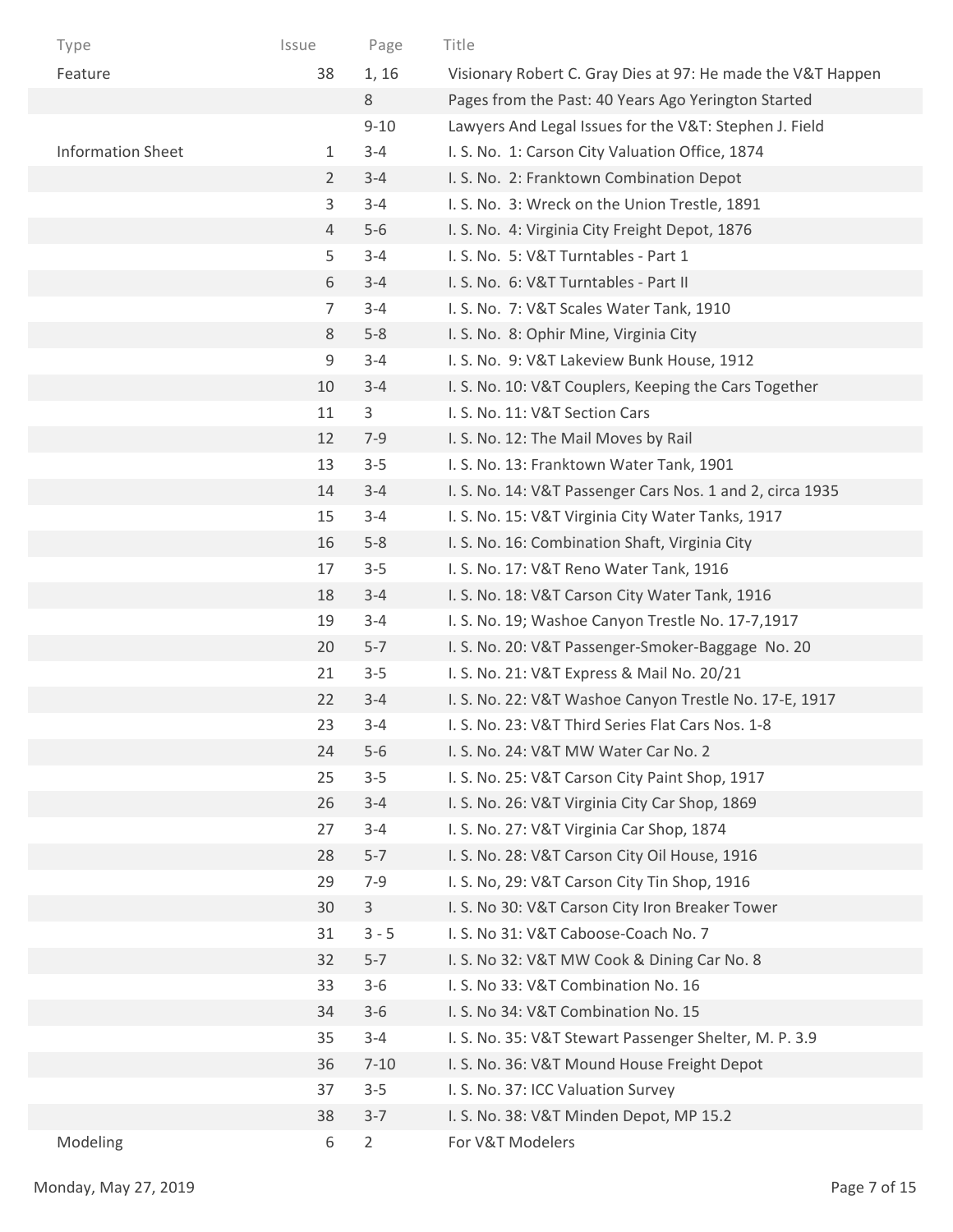| Type               | Issue          | Page           | Title                                                                                          |
|--------------------|----------------|----------------|------------------------------------------------------------------------------------------------|
| Modeling           | $\overline{7}$ | 5              | Modeling the V&T's Carson City Oil House                                                       |
|                    | 8              | 12             | Modeling the V&T's Carson City Oil Tank                                                        |
|                    | 10             | $\overline{2}$ | Glenn Erickson's V&T O-Gauge Models                                                            |
|                    | 11             | 8              | <b>V&amp;T Modeling Challenges</b>                                                             |
|                    | 14             | 5              | Lightning Express Rolls Again                                                                  |
|                    | 18             | $\overline{2}$ | V&T Models in the Works                                                                        |
|                    | 19             | 8              | V&T Modeling Challenges                                                                        |
|                    | 20             | 12             | <b>Casting Resin Parts</b>                                                                     |
|                    | 22             | $2^{\circ}$    | V&T Derrick MW No. 50 Kits                                                                     |
|                    | 23             | 11             | Modeling Gold Hill circa 1873-1877 in West Virginia                                            |
|                    | 33             | 16             | Gold Hill Taking Shape in West Virginia                                                        |
| <b>Movies</b>      | 9              | 6              | V&T at the Movies: Young Tom Edison                                                            |
|                    | 13             | $\overline{2}$ | Old West Film Locale in Virginia City?                                                         |
|                    | 14             | $\overline{7}$ | <b>V&amp;T Scenes in Movies</b>                                                                |
|                    | 18             | $\overline{7}$ | V&T at the Movies: Last Train from Gun Hill                                                    |
|                    | 23             | 12             | V&T at the Movies: Hollywood's Railroad                                                        |
| New in Print       | $\overline{7}$ | $\overline{2}$ | Overheard on the Wires                                                                         |
|                    | $\,8\,$        | $\overline{2}$ | New Published Works in Progress                                                                |
|                    | 9              | $\overline{2}$ | Worth Reading                                                                                  |
|                    | 10             | $\overline{2}$ | Hot off the Presses                                                                            |
|                    | 11             | $\overline{2}$ | V&TRRHS In Print - V&T Depots in Virginia City                                                 |
|                    | 12             | $\overline{2}$ | Included with This Newsletter                                                                  |
|                    | 16             | $\overline{2}$ | <b>Conference Publications</b>                                                                 |
|                    | 17             | $\overline{2}$ | New in Print                                                                                   |
|                    | 23             | 12             | Larry Jensen's Hollywood's Railroads Vol 1 Virginia & Truckee                                  |
|                    |                | $\overline{2}$ | <b>V&amp;T Spur Tracks and Sidings</b>                                                         |
|                    | 27             | $\overline{2}$ | New in Print                                                                                   |
|                    | 31             | $\overline{2}$ | V&T General Superintendent Henry M. Yerington: A Family Album                                  |
|                    | 32             | $\overline{2}$ | New in Print, 2017 Calendar                                                                    |
|                    | 34             | $\overline{2}$ | Hollywood's Railroads, Volume Two: Sierra Railroad                                             |
|                    |                | $\overline{2}$ | Short Line Enterprise Story Volume 1:1966-1976, The                                            |
|                    | 35             | $\overline{2}$ | Beebe and Clegg: Their Enduring Photographic Legacy                                            |
|                    |                | $\overline{2}$ | Bonanza King: John Mackay and the Battle Over the Greatest<br>Riches in the American West, The |
|                    |                | $\overline{2}$ | Short Line Enterprises Story Volume 2: 1977-1988, The                                          |
|                    | 36             | $\overline{2}$ | V&T Coach No. 17: From Promontory to Carson City, 150 Years                                    |
| News & Information | 1              | 2              | McCloud River No. 18                                                                           |
|                    |                | $\overline{2}$ | Next Project at NSRM                                                                           |
|                    |                | $\overline{2}$ | No. 1 Lyon                                                                                     |
|                    |                | $\overline{2}$ | Overheard on the Wires                                                                         |
|                    |                | 5              | Save the Dates                                                                                 |
|                    | $\overline{2}$ | $\overline{2}$ | No. 29 Robert C. Gray                                                                          |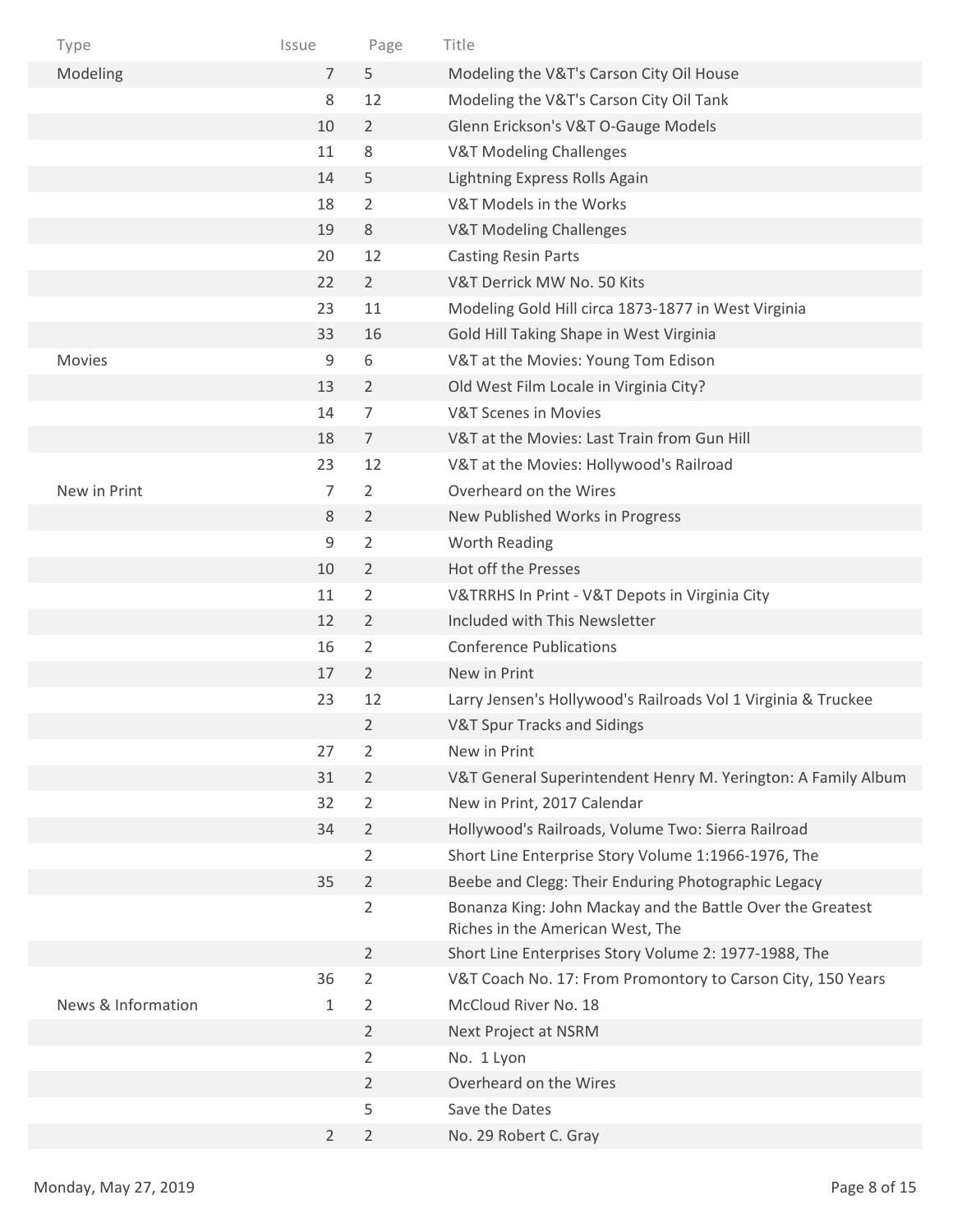| Type               | Issue          | Page           | Title                                                 |
|--------------------|----------------|----------------|-------------------------------------------------------|
| News & Information | 2              | 2              | Overheard on the Wires                                |
|                    |                | $\overline{2}$ | Pacific Coast Region, NMRA Convension                 |
|                    | 3              | $\mathbf{1}$   | More V&T Websites You Can Use                         |
|                    |                | $\overline{2}$ | Another New Inyo Image                                |
|                    |                | 2              | No. 29 Robert C. Gray                                 |
|                    |                | $\overline{2}$ | V&T Telegraph                                         |
|                    | $\overline{4}$ | $\overline{2}$ | "E" Street Tunnel construction documents completed    |
|                    |                | $\overline{2}$ | <b>Story County Sales Tax Vote</b>                    |
|                    |                | 8              | No. 19 Truckee                                        |
|                    | 5              | $\overline{2}$ | Edwards motor car delivered to V&TRR                  |
|                    |                | 2              | Information for Reconstruction of Scales Water Tank   |
|                    |                | $\overline{2}$ | <b>Our Members Write</b>                              |
|                    |                | 2              | Overheard on the Wires                                |
|                    |                | $\overline{2}$ | <b>V&amp;T Rail Laying Cars</b>                       |
|                    | 6              | $\overline{2}$ | "E" Street Tunnel Bidder's Prequalification           |
|                    |                | $\overline{2}$ | <b>Edwards Motorcar Restoration Underway</b>          |
|                    |                | $\overline{2}$ | NSRM 2011 Symposium Dates                             |
|                    |                | $\overline{2}$ | Overheard on the Wires                                |
|                    |                | 2              | Save the Dates                                        |
|                    |                | 8              | Publication No. 1: V&T Gasoline Motor Cars            |
|                    | 7              | $\overline{2}$ | An Appreciative Tip of the Hat                        |
|                    | 8              | $\mathbf{1}$   | Publication No. 2: Gold Hill Depot                    |
|                    |                | 10             | Newsletter No. 7 We Got Mail: Q's & A's               |
|                    |                | $\overline{2}$ | Publication No. 3: V&T Wooden Box Cars                |
|                    |                | 2              | Save the Dates                                        |
|                    |                | 2              | Second V&T History Conference                         |
|                    | 9              | $\overline{2}$ | A Reminder                                            |
|                    |                | $\overline{2}$ | McKeen Car Makes the Cut                              |
|                    |                | $\overline{2}$ | <b>Our Members Write</b>                              |
|                    | 10             | $\overline{2}$ | Overheard on the Wires                                |
|                    |                | $\overline{2}$ | Publication No. 3: V&T Wooden Box Cars                |
|                    | 11             | $\overline{2}$ | Publication No. 4: V&T Depots in Virginia City        |
|                    |                | 2              | Third Annual V&T History Conference                   |
|                    |                | $\overline{2}$ | <b>Update on Couplers</b>                             |
|                    |                | 2              | V&T Gains Use of Mail & Baggage Car No. 13            |
|                    | 12             | $\overline{2}$ | New Society Exhibit Panels in V&T 13                  |
|                    |                | $\overline{2}$ | Society Moves to Carson City                          |
|                    |                | $\overline{2}$ | V&T McKeen Motor Car No. 22                           |
|                    | 13             | $\overline{2}$ | New in Print                                          |
|                    | 14             | $\overline{2}$ | Annual V&TRRHS History Conference                     |
|                    |                | $\overline{2}$ | New on the V&TRR                                      |
|                    |                | $\overline{2}$ | Publication No. 5: Carson & Colorado Equipment Roster |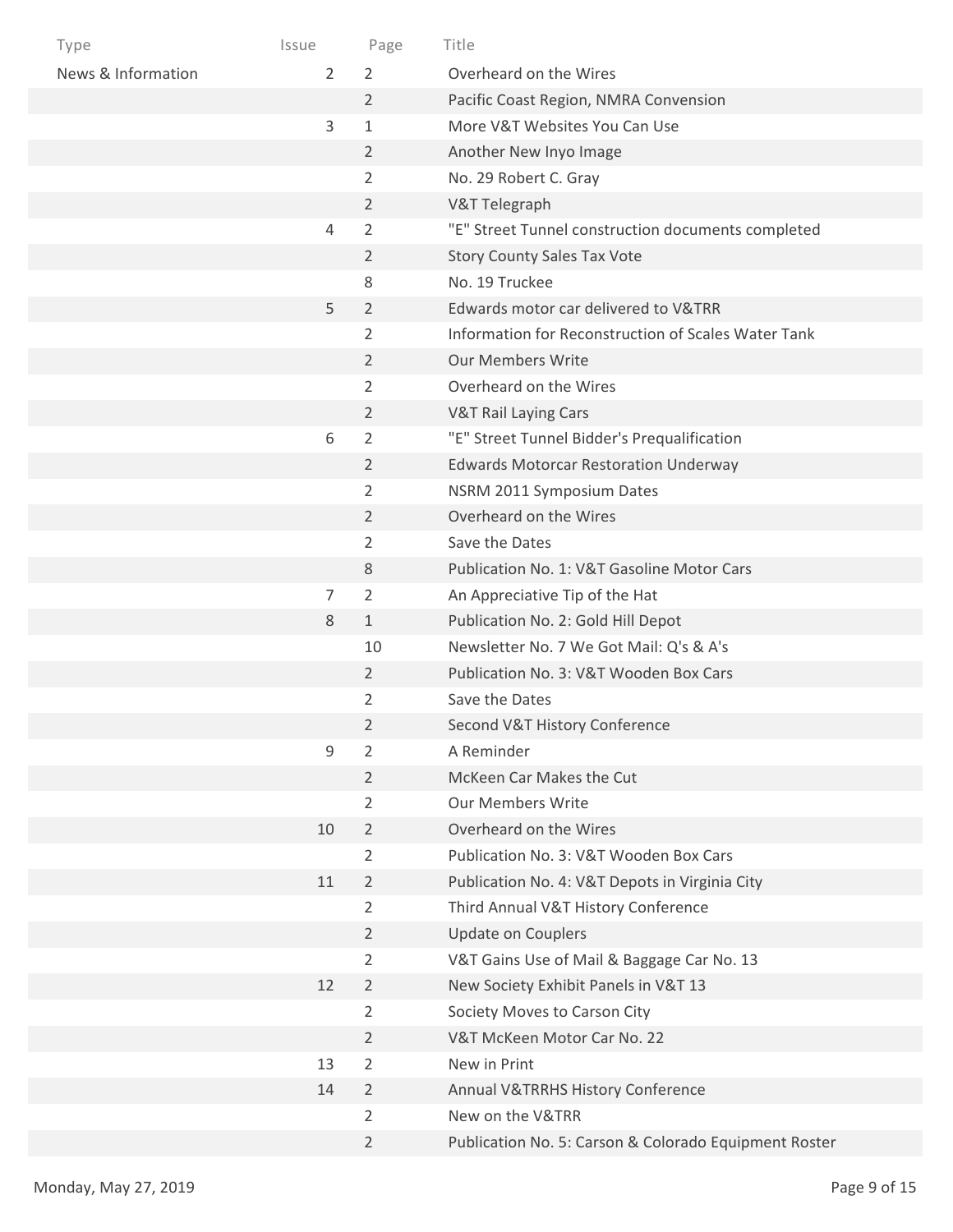| Type               | Issue | Page           | Title                                                                          |
|--------------------|-------|----------------|--------------------------------------------------------------------------------|
| News & Information | 15    | $\overline{2}$ | An Appreciative Tip of the Hat                                                 |
|                    |       | $\overline{2}$ | Forth Annual V&TRRHS History Conference                                        |
|                    |       | $\overline{2}$ | In the News                                                                    |
|                    |       | $\overline{2}$ | <b>Mark Twain Bookstore Closes</b>                                             |
|                    |       | $\overline{2}$ | New Arcadia Publishing Book                                                    |
|                    |       | $\overline{2}$ | Publication No. 4: V&T Depots in Virginia City                                 |
|                    |       | $\overline{2}$ | V&T Gold Hill Depot Lease                                                      |
|                    | 16    | $\overline{2}$ | 2013 History Conference                                                        |
|                    |       | $\overline{2}$ | <b>Mixed Bag</b>                                                               |
|                    |       | $\overline{2}$ | <b>V&amp;TRRHS Fourth Anniversary</b>                                          |
|                    | 17    | $\overline{2}$ | <b>Call for Presenters</b>                                                     |
|                    |       | $\overline{2}$ | In Other News                                                                  |
|                    |       | $\overline{2}$ | <b>Member Presentations</b>                                                    |
|                    |       | $\overline{2}$ | <b>V&amp;TRR Historical Society Website</b>                                    |
|                    | 18    | $\overline{2}$ | 2014 History Conference                                                        |
|                    |       | $\overline{2}$ | Right-of-Way Maps Available Online                                             |
|                    |       | $\overline{2}$ | V&T Telegraph Expands to 12-Pages                                              |
|                    | 19    | $\overline{2}$ | 2014 History Conference                                                        |
|                    |       | $\overline{2}$ | Nevada State Railroad Museum                                                   |
|                    |       | $\overline{2}$ | New Society publication                                                        |
|                    |       | $\overline{2}$ | V&T Railroad's 39th season                                                     |
|                    |       | $\overline{2}$ | V&T Right-of-Way maps                                                          |
|                    |       | $\overline{2}$ | Yellow Jacket Mine restoration by Comstock Foundation for<br>History & Culture |
|                    | 20    | $\overline{2}$ | 2014 History Conference                                                        |
|                    |       | $\overline{2}$ | Comstock Merger Mill to Bite the Dust                                          |
|                    |       | $\overline{2}$ | Nevada Commission for Reconstruction of the V&T                                |
|                    |       | $\overline{2}$ | V&T Telegraph Expands to 12-Pages                                              |
|                    | 21    | $\overline{2}$ | 2015 History Conference                                                        |
|                    |       | $\overline{2}$ | Annual Membership Renewals                                                     |
|                    |       | $\overline{2}$ | Comstock History Center's New Days                                             |
|                    |       | $\overline{2}$ | From the Editor                                                                |
|                    |       | $\overline{2}$ | Gold Hill Depot Project                                                        |
|                    |       | $\overline{2}$ | Restoration Continues on the Glenbrook                                         |
|                    | 22    | $\overline{2}$ | 2015 History Conference                                                        |
|                    |       | $\overline{2}$ | <b>Comstock Event Centers</b>                                                  |
|                    |       | $\overline{2}$ | <b>Comstock Mill on American Flat</b>                                          |
|                    |       | $\overline{2}$ | Telegraph Copies to Other Institutions                                         |
|                    |       | $\overline{2}$ | V&T Derrick MW No. 50 Kits                                                     |
|                    |       | $\overline{2}$ | V&T Virginia City Freight Depot for Sale                                       |
|                    |       | $\overline{2}$ | V&TRR Begins its 40th Operating Season!                                        |
|                    | 23    | $\overline{2}$ | 2015 History Conference                                                        |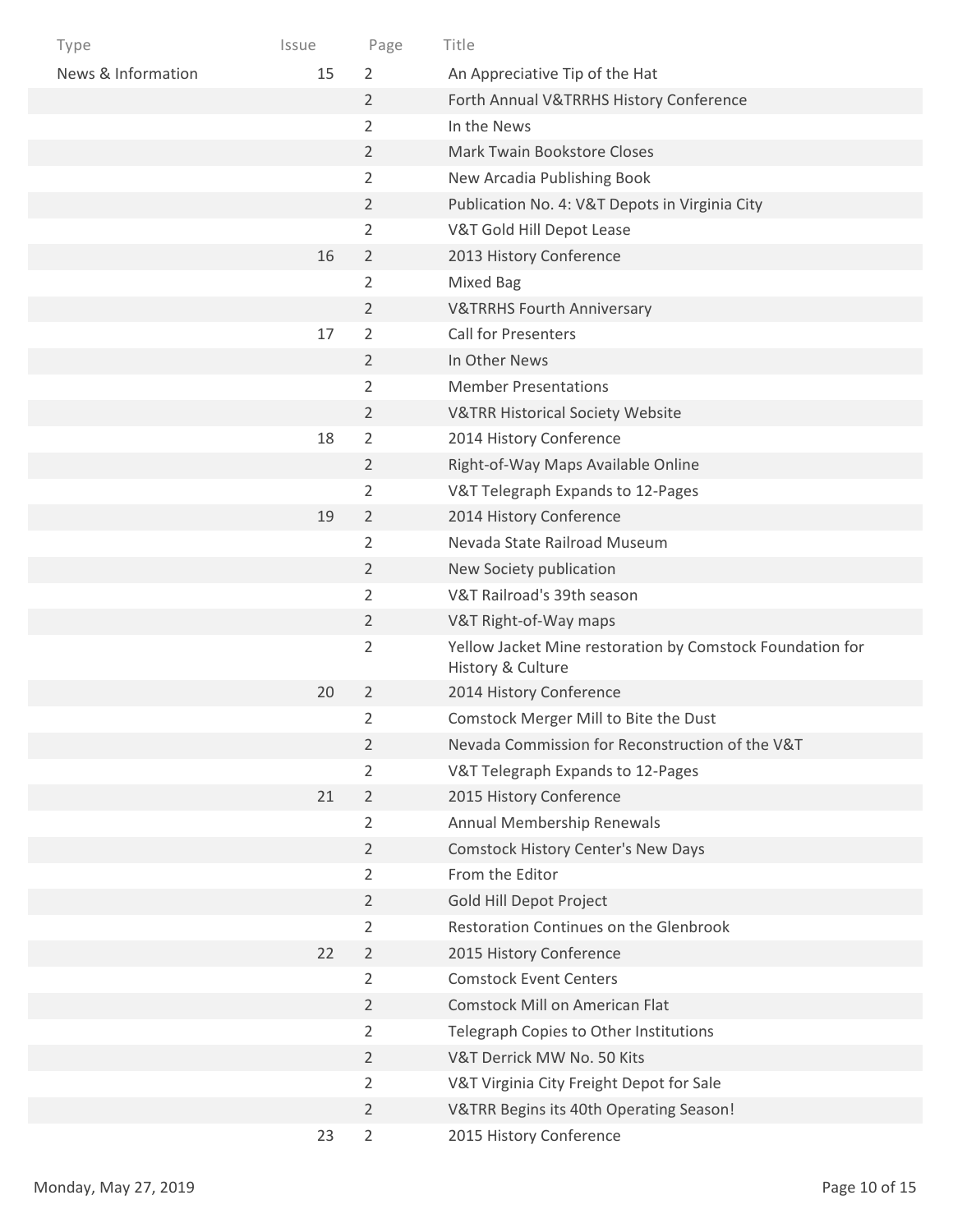| Type               | Issue | Page           | Title                                         |
|--------------------|-------|----------------|-----------------------------------------------|
| News & Information | 23    | $\overline{2}$ | Nevada State Route 342                        |
|                    |       | $\overline{2}$ | V&T Flat Cars at Mare Island Shipyard         |
|                    |       | $\overline{2}$ | V&T's 40th year of operation                  |
|                    | 24    | $\overline{2}$ | Down on the Narrow Gauge                      |
|                    |       | $\overline{2}$ | V&T Dayton: From Workhorse to Hollywood Queen |
|                    |       | 2              | <b>V&amp;T Historical Society News</b>        |
|                    |       | $\overline{2}$ | V&TRR Celebrates its 40th Year                |
|                    | 25    | 2              | Gold Hill Depot Project                       |
|                    |       | $\overline{2}$ | In V&T Historical Society News                |
|                    |       | $\overline{2}$ | <b>NSRM Director</b>                          |
|                    |       | $\overline{2}$ | V&T Carson City Enginehouse Site              |
|                    |       | $\overline{2}$ | V&TRR Begins 41st Operating Season            |
|                    | 26    | $\overline{2}$ | 2016 History Conference                       |
|                    |       | 2              | An Appreciative 'Tip o' the Hat'              |
|                    |       | $\overline{2}$ | <b>Annual Society Elections</b>               |
|                    |       | $\overline{2}$ | Your Dues at Work                             |
|                    | 27    | 2              | 7th Annual Conference                         |
|                    |       | 2              | <b>Annual Society Election</b>                |
|                    |       | $\overline{2}$ | Dan Thielen Returns to NSRM in Carson City    |
|                    |       | 2              | In the News                                   |
|                    |       | $\overline{2}$ | V&T Ahead of Its Time                         |
|                    | 28    | $\overline{2}$ | Down on the Narrow Gauge                      |
|                    |       | $\overline{2}$ | End of the Line - Ardelle Gray                |
|                    |       | 2              | Henry Yerington: Mines, Mills and Railroads   |
|                    |       | $\overline{2}$ | Hopes Dashed for Extension into Carson City   |
|                    |       | 2              | In Society News                               |
|                    |       | $\overline{2}$ | Nevada State Museum's 75th Anniversary        |
|                    | 29    | $\overline{2}$ | 2017 V&T Calendar                             |
|                    |       | $\overline{2}$ | 8th Annual V&T History Conference             |
|                    |       | $\overline{2}$ | Dayton Depot Grant                            |
|                    |       | $\overline{2}$ | H. M. Yerington: Mines, Mills and Railroads   |
|                    |       | $\overline{2}$ | On the Revived V&TRR                          |
|                    |       | $\overline{2}$ | <b>V&amp;TRR Historical Society Website</b>   |
|                    |       | $\overline{2}$ | Wettest Nevada Winter On Record               |
|                    | 30    | $\overline{2}$ | News of the Society                           |
|                    |       | $\overline{2}$ | Overheard on the Wires                        |
|                    | 31    | $\overline{2}$ | 8th Annual V&T History Conference             |
|                    |       | 2              | <b>Annual Society Elections</b>               |
|                    |       | $\overline{2}$ | Crown Point at the Crown Point                |
|                    |       | $\overline{2}$ | Joint Conference V&THS & SP NGHS              |
|                    |       | $\overline{2}$ | News of the V&TRR                             |
|                    | 32    | $\overline{2}$ | Annual Membeship Renewals                     |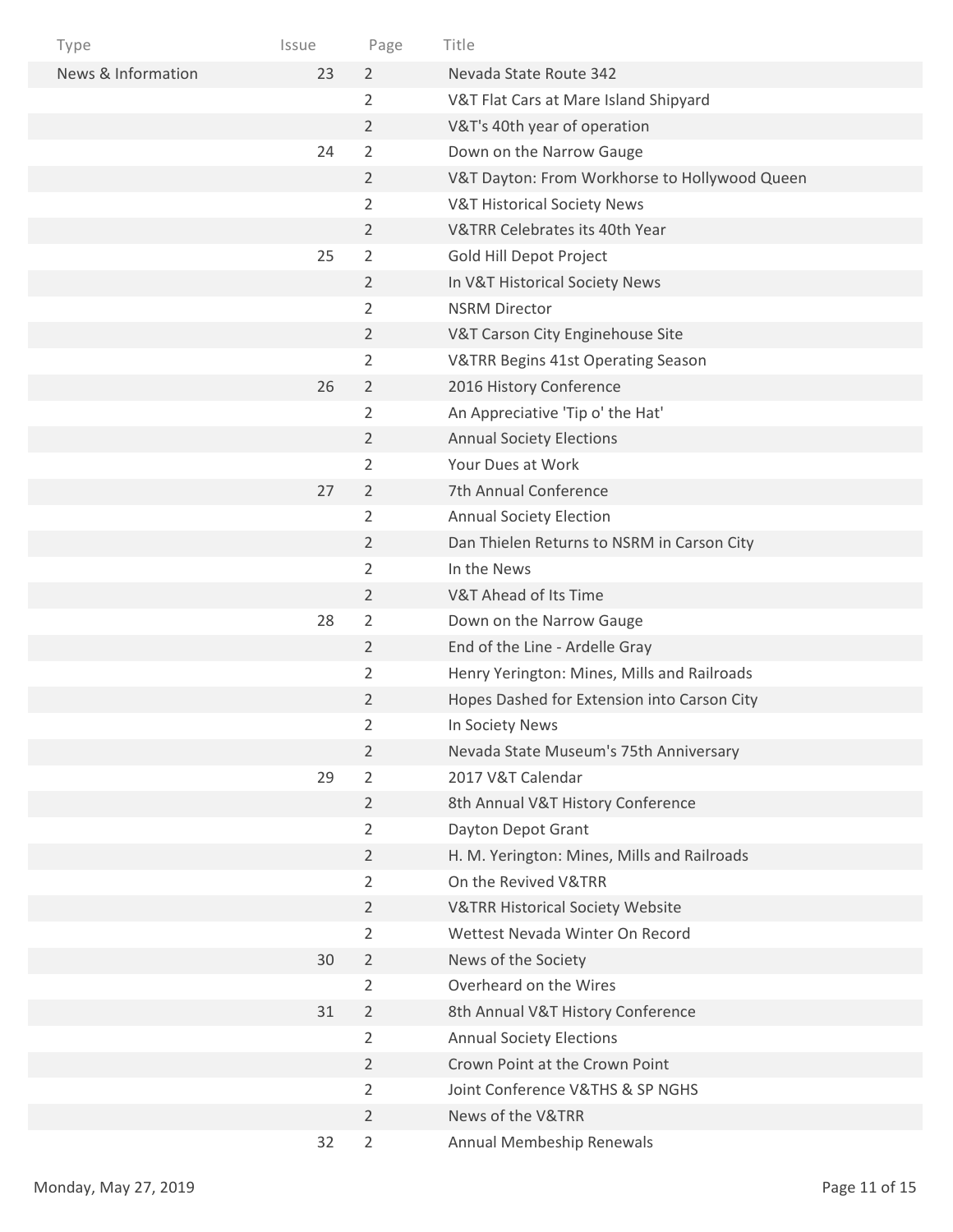| Type               | Issue | Page           | Title                                                          |
|--------------------|-------|----------------|----------------------------------------------------------------|
| News & Information | 32    | $\overline{2}$ | Fall 2017 Membership Directory                                 |
|                    |       | $\overline{2}$ | News of the Society                                            |
|                    |       | $\overline{2}$ | Revived V&TRR, The                                             |
|                    |       | $\overline{2}$ | <b>Sustaining Members</b>                                      |
|                    |       | $\overline{2}$ | <b>With Thanks</b>                                             |
|                    | 33    | $\overline{2}$ | Carson City Enginehouse & Shops                                |
|                    |       | $\overline{2}$ | Dayton Depot Reappears                                         |
|                    |       | 2              | New V&T Calendar                                               |
|                    |       | $\overline{2}$ | News of the Society                                            |
|                    |       | $\overline{2}$ | V&TRR: Queen of the Short Lines                                |
|                    | 34    | $\overline{2}$ | 2018 History Conference                                        |
|                    |       | $\overline{2}$ | American Flat Documentary Released                             |
|                    | 35    | $\overline{2}$ | 2018 History Conference                                        |
|                    |       | 2              | New Member Gordon Crowell Writes                               |
|                    | 36    | $\overline{2}$ | <b>V&amp;T History Conference</b>                              |
|                    |       | $\overline{2}$ | <b>V&amp;T Rails to Trails</b>                                 |
|                    |       | $\overline{2}$ | <b>V&amp;TRR Candy Candy and Polar Express Trains</b>          |
|                    | 37    | 2              | Forthcoming Talk                                               |
|                    |       | $\overline{2}$ | News of the Society                                            |
|                    |       | $\overline{2}$ | V&T 2019 Calendar                                              |
|                    |       | $\overline{2}$ | <b>V&amp;T Daily Trains</b>                                    |
|                    |       | $\overline{2}$ | V&T Engine Transfer Car                                        |
|                    | 38    | $\overline{2}$ | 10th Annual V&TRR History Conference                           |
|                    |       | 2              | New At Nevada State Railroad Museum                            |
|                    |       | 2              | V&T Railroad's New Season                                      |
| Photo story        | 2     | $\overline{2}$ | No. 22 Inyo                                                    |
|                    | 4     | $\mathbf{3}$   | V&T Historical Society 1st Annual History Conference           |
|                    | 7     | $\mathbf{1}$   | 61 Years Ago V&T No. 27 & Train No. 1                          |
|                    | 8     | $\mathbf{1}$   | V&T No. 26's Final Year, Out in a Blaze of Glory               |
|                    |       | 3              | Second Annual V&T Historical Society History Conference        |
|                    | $9\,$ | $\,8\,$        | V&T Mound House Passenger Depot                                |
|                    | 12    | 12             | V&T Photo Gallery Submitted by our Readers                     |
|                    |       | $\mathbf{3}$   | Kent Kristiansson Captures the Third Annual History Conference |
|                    | 14    | $\mathbf{1}$   | Carson City, in a simpler time                                 |
|                    | 15    | $\,8\,$        | Photo Gallery: Locomotive No. 27 - 100 Years Old               |
|                    | 16    | $\mathsf 3$    | Fourth Annual History Conference                               |
|                    | 17    | $\mathbf{1}$   | By-Gone 1949 Photo Opportunity No. 26                          |
|                    | 19    | $\mathbf{1}$   | NSRM's Nevada 150th Railfair, July 4-6                         |
|                    | 20    | $\mathsf 3$    | Fifth Annual History Conference                                |
|                    |       | $\overline{4}$ | Snow Fighting on the V&T - the Winter of 1916 and 1917         |
|                    | 22    | 10             | Your Vehicle In Need of Repair? Take it to the V&T Shops!      |
|                    | 24    | 12             | V&T MW No. 53: A Work in Progress at NSRM, Carson City         |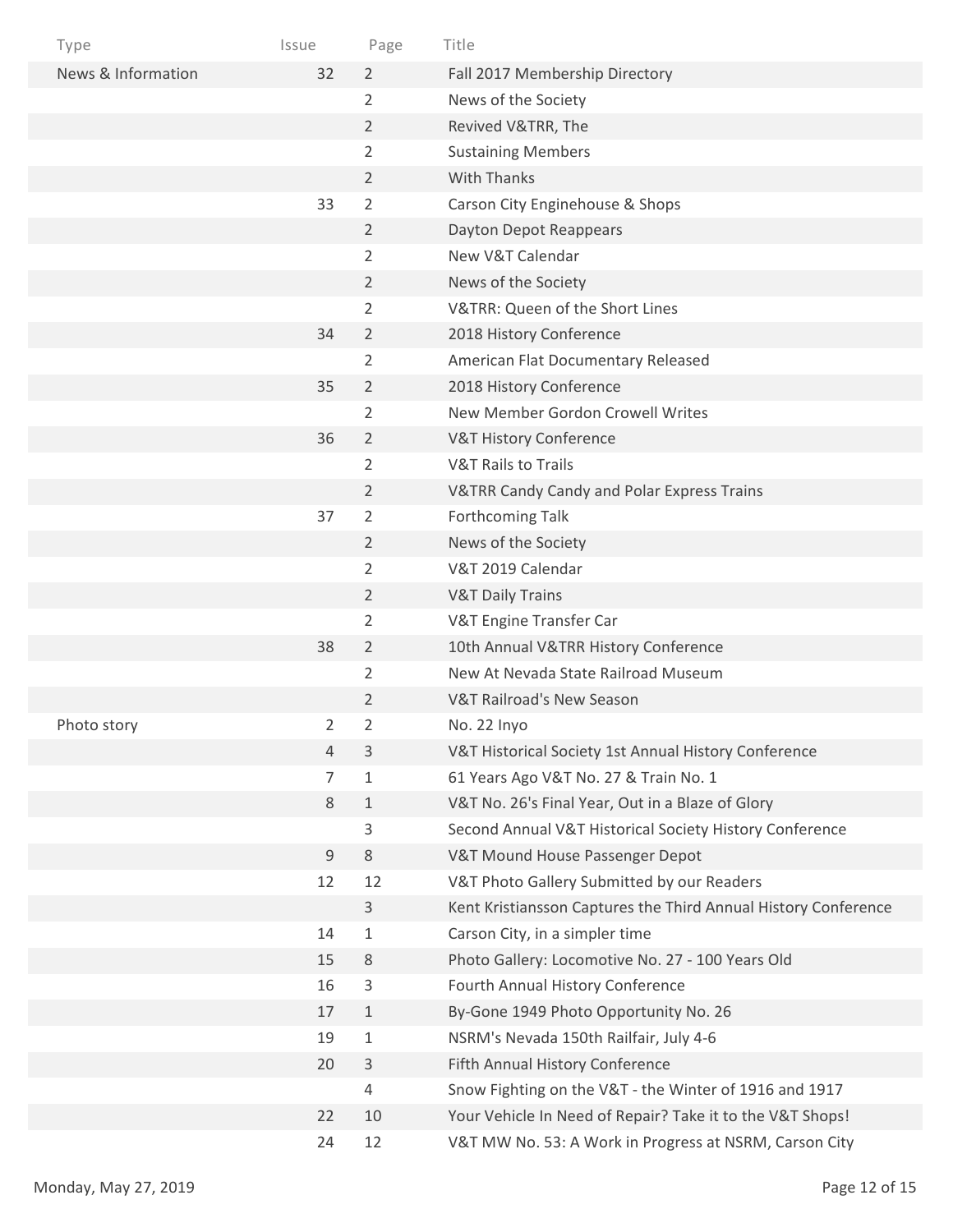| Type                           | Issue          | Page           | Title                                                                    |
|--------------------------------|----------------|----------------|--------------------------------------------------------------------------|
| Photo story                    | 24             | 3              | Sixth Annual History Conference Highlights                               |
|                                | 25             | 12             | <b>V&amp;T Photo Gallery</b>                                             |
|                                | 26             | $\mathbf{1}$   | Old Friends Reunite                                                      |
|                                |                | 1              | Progress Continues on Restortion                                         |
|                                |                | 6              | V&T Photo Gallery: Snapshots from Heather Clark                          |
|                                | 27             | 11             | V&T Photo Gallery: John Debo Galloway                                    |
|                                | 28             | $3 - 4$        | Kent Kristiansson's 2016 History Conference Highlights                   |
|                                |                | $8 - 9$        | V&T Photo Gallery: Wyman Evans, 1916                                     |
|                                | 30             | 11             | V&T Photo Gallery: David J. Welch                                        |
|                                | 32             | 12             | <b>V&amp;T Photo Gallery</b>                                             |
|                                | 34             | $10 - 11$      | Roy Graves Visits the Comstock                                           |
|                                | 35             | $9 - 10$       | V&T Photo Gallery: Arthur Rothstein                                      |
|                                | 36             | $1, 3-4$       | 9th Annual V&T History Conference                                        |
|                                | 37             | 5              | V&T Photo Gallery ICC Valuation survey                                   |
|                                | 38             | $11 - 12$      | V&T Photos Gallery: Kenneth W. Yeo                                       |
|                                |                | $13 - 14$      | Plaques and Monuments of Gold Hill's Glory                               |
| <b>Questions &amp; Answers</b> | $\overline{2}$ | $\overline{2}$ | Carson City Valuation Office, More Info                                  |
|                                |                | $\overline{2}$ | We Get Questions                                                         |
|                                | 3              | 2              | No. 22 Inyo                                                              |
|                                |                | 5              | <b>More Questions</b>                                                    |
|                                |                | 5              | No. 4 Virginia                                                           |
|                                | $\overline{4}$ | 8              | Conductor's Check                                                        |
|                                |                | 8              | No. 23 Mail & Baggage                                                    |
|                                | 5              | 6              | Ground throw switches in Virginia City Yard                              |
|                                |                | 6              | V&T Depot use in Virginia City                                           |
|                                |                | 6              | We Get Questions                                                         |
|                                | 6              | $\overline{2}$ | McCloud No. 25 bid by Nevada Commission for Reconstruction of<br>the V&T |
|                                | $\overline{7}$ | $\overline{7}$ | Combination Car No. 20, Interior                                         |
|                                |                | 7              | Moving Buildings by Rail on the V&T                                      |
|                                |                | 7              | V&T Locomotive No. 27, Cab Source                                        |
|                                |                | $\overline{7}$ | We Get Questions                                                         |
|                                | 8              | 10             | Locomotive No. 27, cab replacement                                       |
|                                |                | 10             | Photo of Mail & Baggage No. 2                                            |
|                                |                | 10             | <b>V&amp;T Payroll</b>                                                   |
|                                | 9              | $\overline{7}$ | Head light styles or manufacturer                                        |
|                                |                | $\overline{7}$ | V&T Locomotive No. 14 Esmeralda photographs?                             |
|                                |                | 7              | V&T Virginia City Depot                                                  |
|                                |                | 7              | We Get Mail: Questions and Answers                                       |
|                                | 13             | 8              | <b>Facilities at Bowers?</b>                                             |
|                                |                | 8              | Tender Hooks?                                                            |
|                                |                | 8              | <b>V&amp;T Fares</b>                                                     |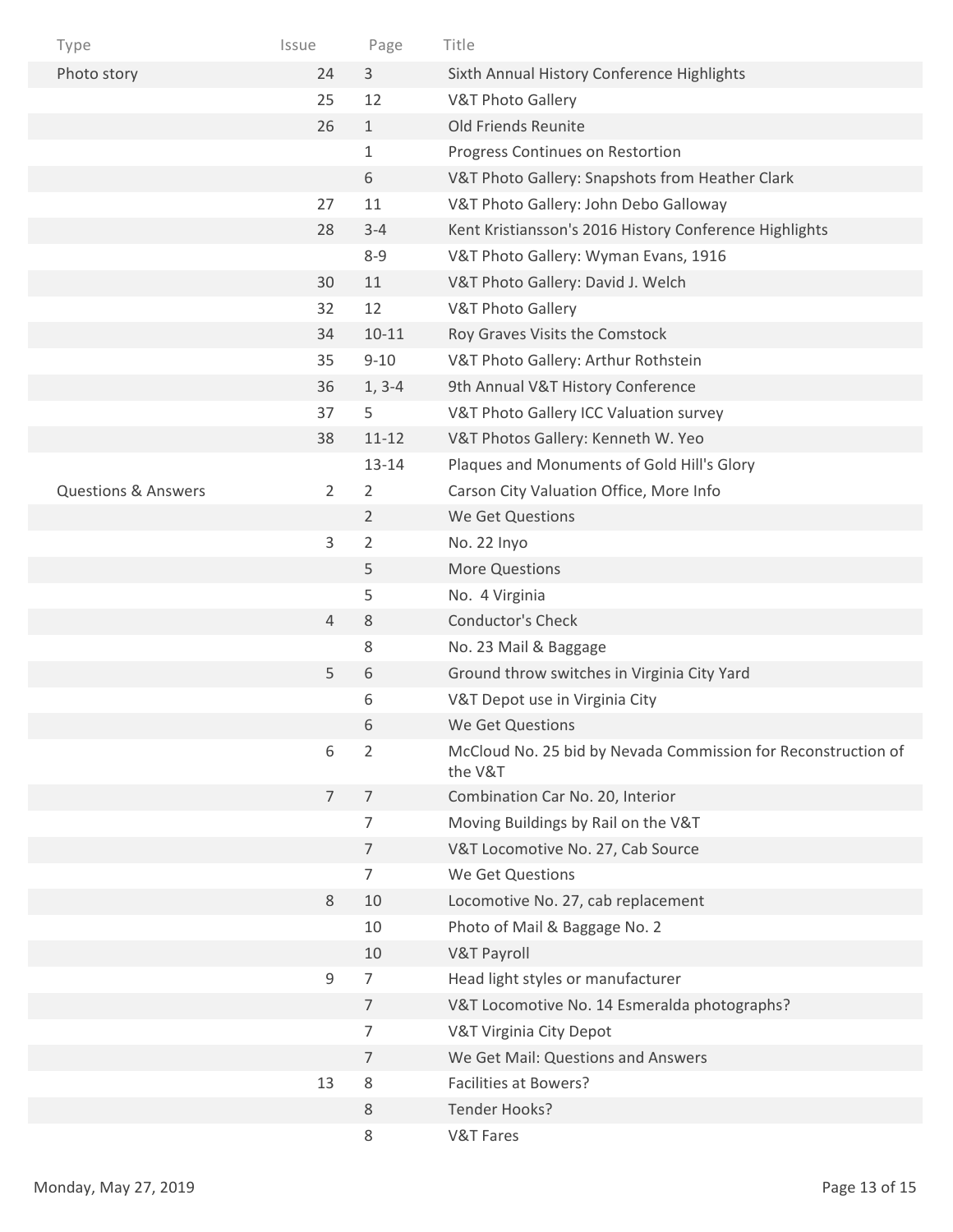| Type                           | Issue | Page           | Title                                                  |
|--------------------------------|-------|----------------|--------------------------------------------------------|
| <b>Questions &amp; Answers</b> | 13    | 8              | We Get Mail: Questions and Answers                     |
|                                | 14    | $\overline{7}$ | <b>Enclosed Water Tank Floors</b>                      |
|                                |       | $\overline{7}$ | Photos of V&T unloading the U.S. Mail                  |
|                                |       | 7              | We get Mail: Our Readers Write                         |
|                                | 15    | $\overline{7}$ | Electric lights, V&T Locomotives & Cars                |
|                                |       | 7              | Framed Notices in Passenger Cars                       |
|                                |       | $\overline{7}$ | Roster on May 31, 1950                                 |
|                                |       | 7              | We Get Mail: Our Readers Write                         |
|                                | 17    | $\overline{7}$ | Nevada State Seal                                      |
|                                |       | 7              | <b>V&amp;T Road Crossing Signs</b>                     |
|                                |       | $\overline{7}$ | V&T Station at Silver Switch                           |
|                                |       | $\overline{7}$ | We Get Mail                                            |
|                                | 20    | 11             | <b>Charles Butters Mill Tramway</b>                    |
|                                |       | 11             | Clerestory Windows in the Julia Bulette                |
|                                |       | 11             | Existing Equipment- Longest Service on V&T             |
|                                |       | 11             | <b>Trestle Construction Equipment</b>                  |
|                                |       | 11             | V&T Locomotives with More than One Name                |
|                                | 21    | 12             | <b>Employee Hospital Dues</b>                          |
|                                |       | 12             | McKeen Car moved to Douglas County                     |
|                                |       | 12             | Minden Branch rails                                    |
|                                |       | 12             | V&T Unscheduled train movements                        |
|                                | 22    | $9\,$          | <b>Aerial Tramways</b>                                 |
|                                |       | 9              | Empire vs. Empire City community name                  |
|                                |       | 9              | <b>Freight Train Speeds</b>                            |
|                                |       | 9              | Types of track joints in V&T track                     |
|                                |       | 9              | V&T Flat Car No. 54 Drawing                            |
|                                | 23    | 9              | Carson City Freight Depot                              |
|                                |       | 9              | Marker Lamp brackets                                   |
|                                |       | 9              | Three-way switches on the V&T                          |
|                                | 24    | $\overline{4}$ | Automatic Bell ringer on Locomotive No. 4 Virginia     |
|                                |       | 4              | V&T Motor Car No. 99 Bell Source                       |
|                                |       | 4              | V&T Train Robbery February 20, 1894                    |
|                                | 25    | 11             | Early Rail Lenghts on V&T                              |
|                                |       | 11             | Photos of Caboose-Coach No. 7 and 8                    |
|                                |       | 11             | Stean Operated bell ringers on V&T                     |
|                                |       | 11             | Tender Frame on Second No. 25                          |
|                                | 26    | 11             | <b>Master Car Painter's Records</b>                    |
|                                |       | 11             | Switch Targets of Switch Stands                        |
|                                |       | 11             | V&T Virginia City Round House, What happened to        |
|                                | 27    | 6              | "PRR" Letters on Stake pockets of V&T Flat Car No. 182 |
|                                |       | $\,6\,$        | Acetylene Locomotive Headlights                        |
|                                |       | 6              | Earliest V&T Locomotive photograph                     |